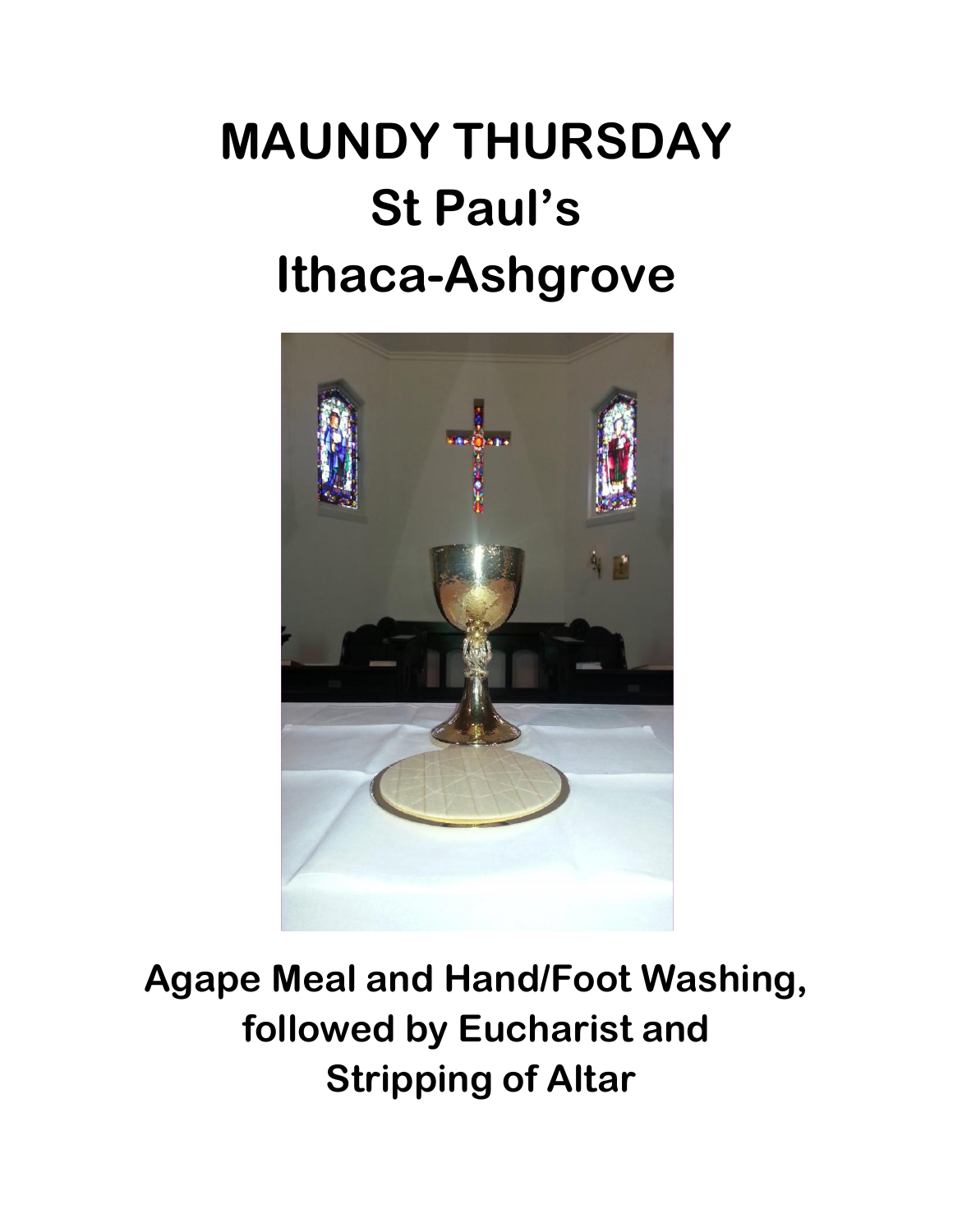*The congregation meet together in the hall for a shared meal. The tradition of this parish is to serve lamb rolls, and share in bread and wine.*

Jesus said: "A new commandment I give to you, that you love one another, as I have love you." (Jn 13:34)

The Grace of our Lord Jesus Christ, and the love of God, and the fellowship of the Holy Spirit be with you all. **And also with you.**

Bless the Lord who forgives all our sins, **whose mercy endures forever.**

*The Collect/Grace* God our Father, you have invited us to share in the supper which your Son gave to his Church to proclaim his death until he comes. May he nourish us by his presence, and unite us in his love; who is alive and reigns with you and the Holy Spirit, one God now and forever. Amen

## The Meal

*After the meal, please stand to sing – A New Commandment – TIS 699*

*Stand for the Gospel Reading*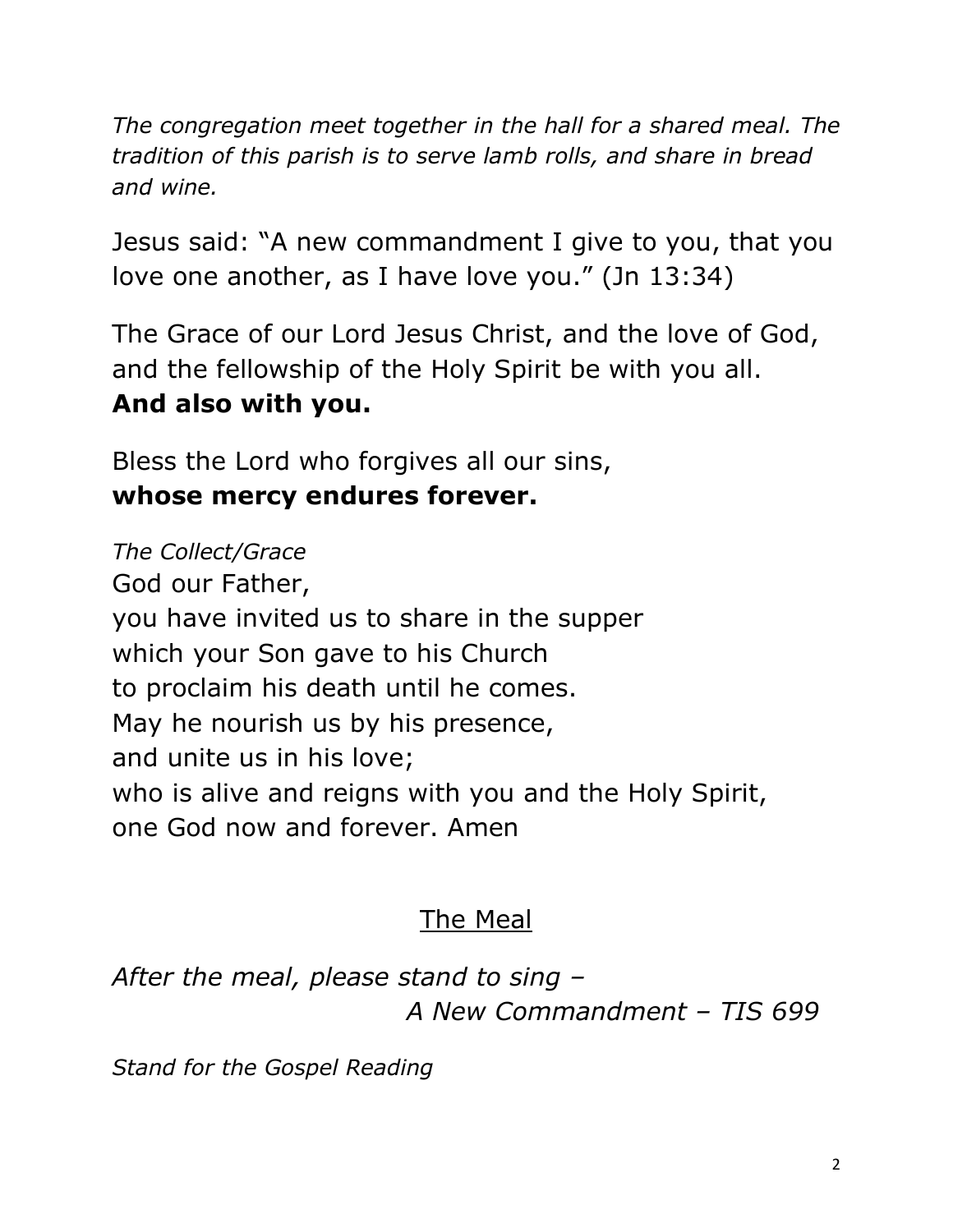The Lord be with you. **And also with you.**

The Gospel of our Lord Jesus Christ according to St. John, chapter 13 beginning at the 1st verse. **Glory to you Lord Jesus Christ.**

Now before the festival of the Passover, Jesus knew that his hour had come to depart from this world and go to the Father. Having loved his own who were in the world, he loved them to the end. The devil had already put it into the heart of Judas son of Simon Iscariot to betray him. And during supper Jesus, knowing that the Father had given all things into his hands, and that he had come from God and was going to God, got up from the table, took off his outer robe, and tied a towel around himself. Then he poured water into a basin and began to wash the disciples' feet and to wipe them with the towel that was tied around him. He came to Simon Peter, who said to him, 'Lord, are you going to wash my feet?' Jesus answered, 'You do not know now what I am doing, but later you will understand.' Peter said to him, 'You will never wash my feet.' Jesus answered, 'Unless I wash you, you have no share with me.' Simon Peter said to him, 'Lord, not my feet only but also my hands and my head!' Jesus said to him, 'One who has bathed does not need to wash, except for the feet, but is entirely clean. And you are clean, though not all of you.' For he knew who was to betray him; for this reason he said, 'Not all of you are clean.'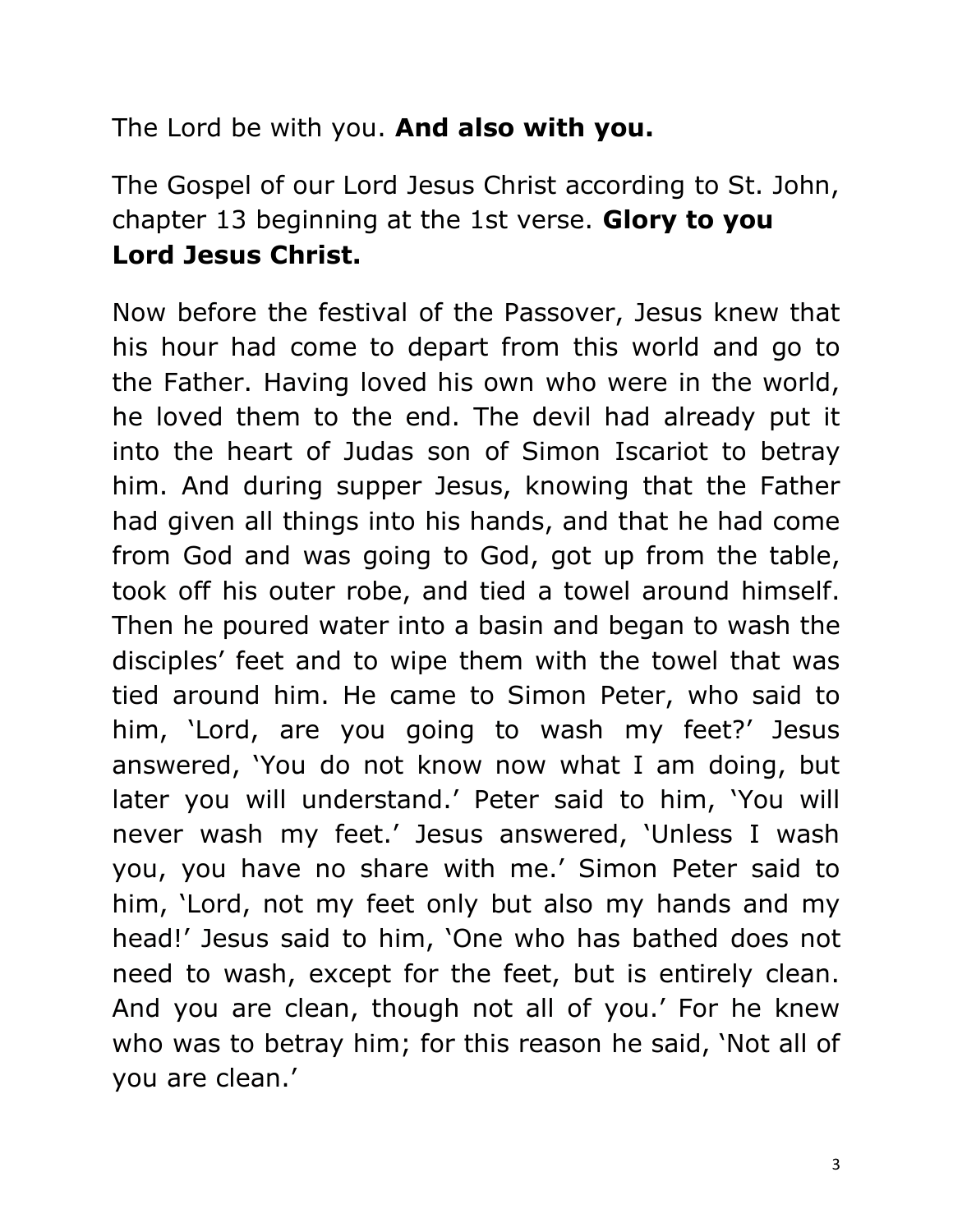After he had washed their feet, had put on his robe, and had returned to the table, he said to them, 'Do you know what I have done to you? You call me Teacher and Lord and you are right, for that is what I am. So if I, your Lord and Teacher, have washed your feet, you also ought to wash one another's feet. For I have set you an example, that you also should do as I have done to you. Very truly, I tell you, servants are not greater than their master, nor are messengers greater than the one who sent them. If you know these things, you are blessed if you do them.

When he had gone out, Jesus said, 'Now the Son of Man has been glorified, and God has been glorified in him. If God has been glorified in him, God will also glorify him in himself and will glorify him at once. Little children, I am with you only a little longer. You will look for me; and as I said to the Jews so now I say to you, "Where I am going, you cannot come." I give you a new commandment, that you love one another. Just as I have loved you, you also should love one another. By this everyone will know that you are my disciples, if you have love for one another.'

This is the Gospel of the Lord, **praise to you Lord Jesus Christ.**

*Foot washing, during which this hymn is sung.*

Hymn: Kneels at the Feet of his Friends. TIS 640 T. Colvin (c.1965)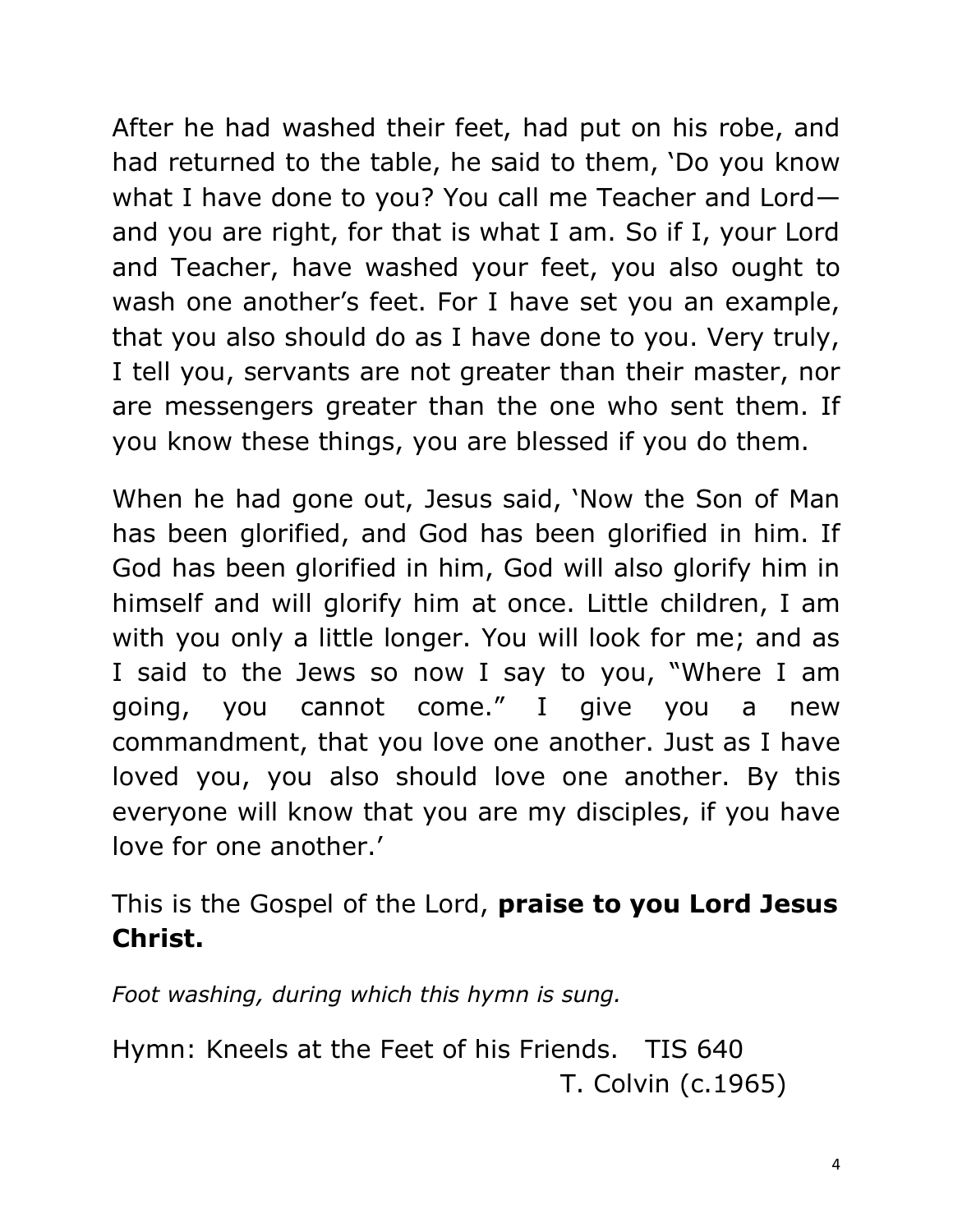*After the washing* Almighty Father, whose Son Jesus Christ taught us that what we do for the least of our brethren we do also for him: give us the will to be the servant of others as he was the servant of all, who gave up his life and died for us, yet is alive and reigns with you and the Holy Spirit, one God, now and forever. **Amen.**

#### Prayers

Priest: Father, on this night he was betrayed, your Son Jesus Christ washed his disciples' feet. We commit ourselves to follow his example of love and service. Lord, hear us

#### **and humble us.**

Priest: On this night, he prayed for his disciples to be one. We pray for the unity of your Church. Lord, hear us **and unite us.**

Priest: On this night, he prayed for those who were to believe through their message. We pray for the mission of your Church.

Lord, hear us

#### **and renew our zeal.**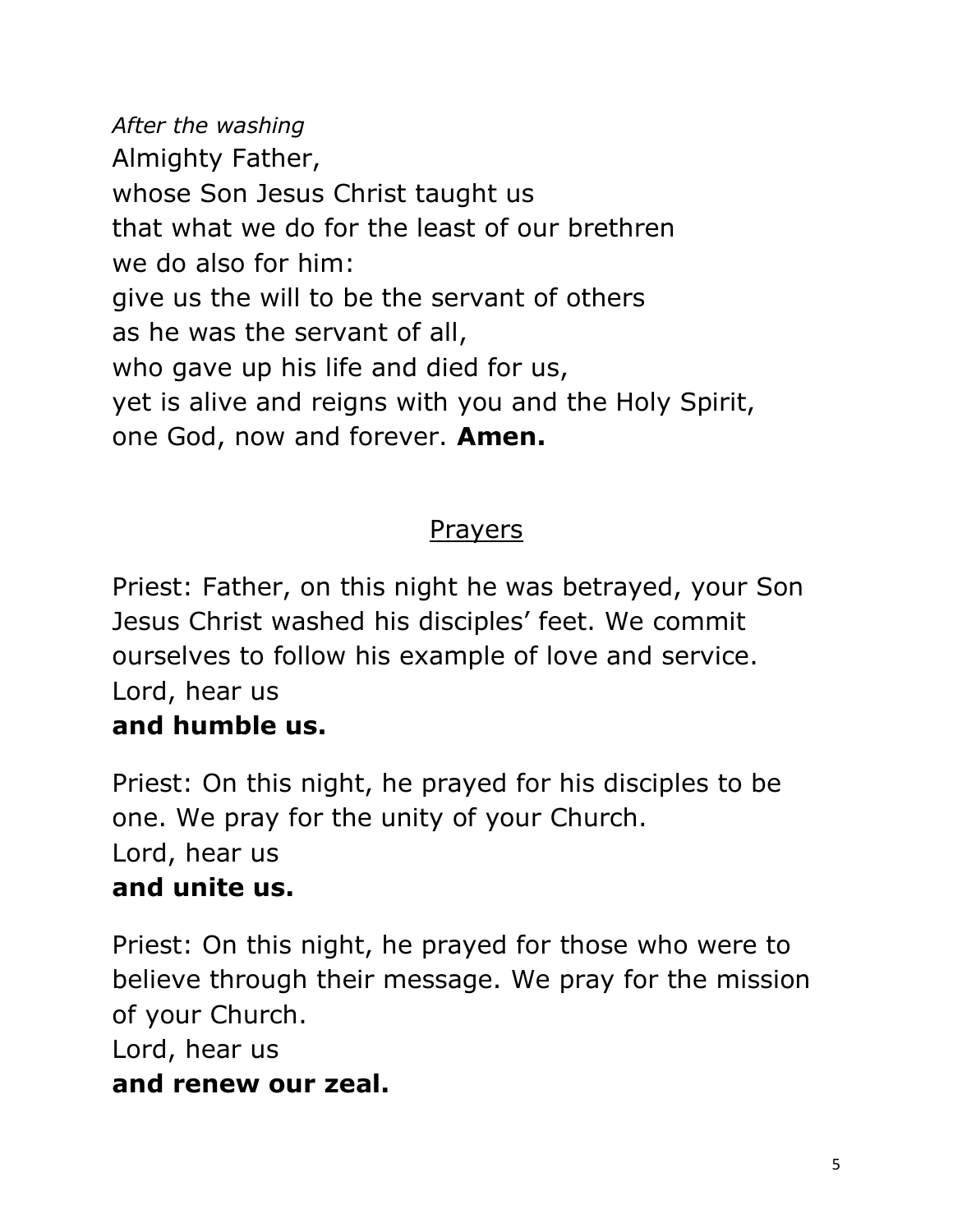Priest: On this night, he commanded them to love, but suffered rejection himself. We pray for the rejected and unloved.

Lord, hear us

#### **and fill us with your love.**

Priest: On this night, he reminded them that if the world hated them it hated him first. We pray for those who are persecuted for their faith.

Lord, hear us

#### **and give us your peace.**

We ask these things through Christ our Lord, who taught us to pray:

**Our Father in heaven, hallowed be your name, your Kingdom come, your will be done, on earth as in heaven. Give us today our daily bread. Forgive us our sins as we forgive those who sin against us. Save us from the time of trial and deliver us from evil. For the Kingdom, the power, and the glory are yours now and for ever. Amen.**

#### Confession and Mutual Absolution

God shows great love for us in that while we were still sinners Christ died for us.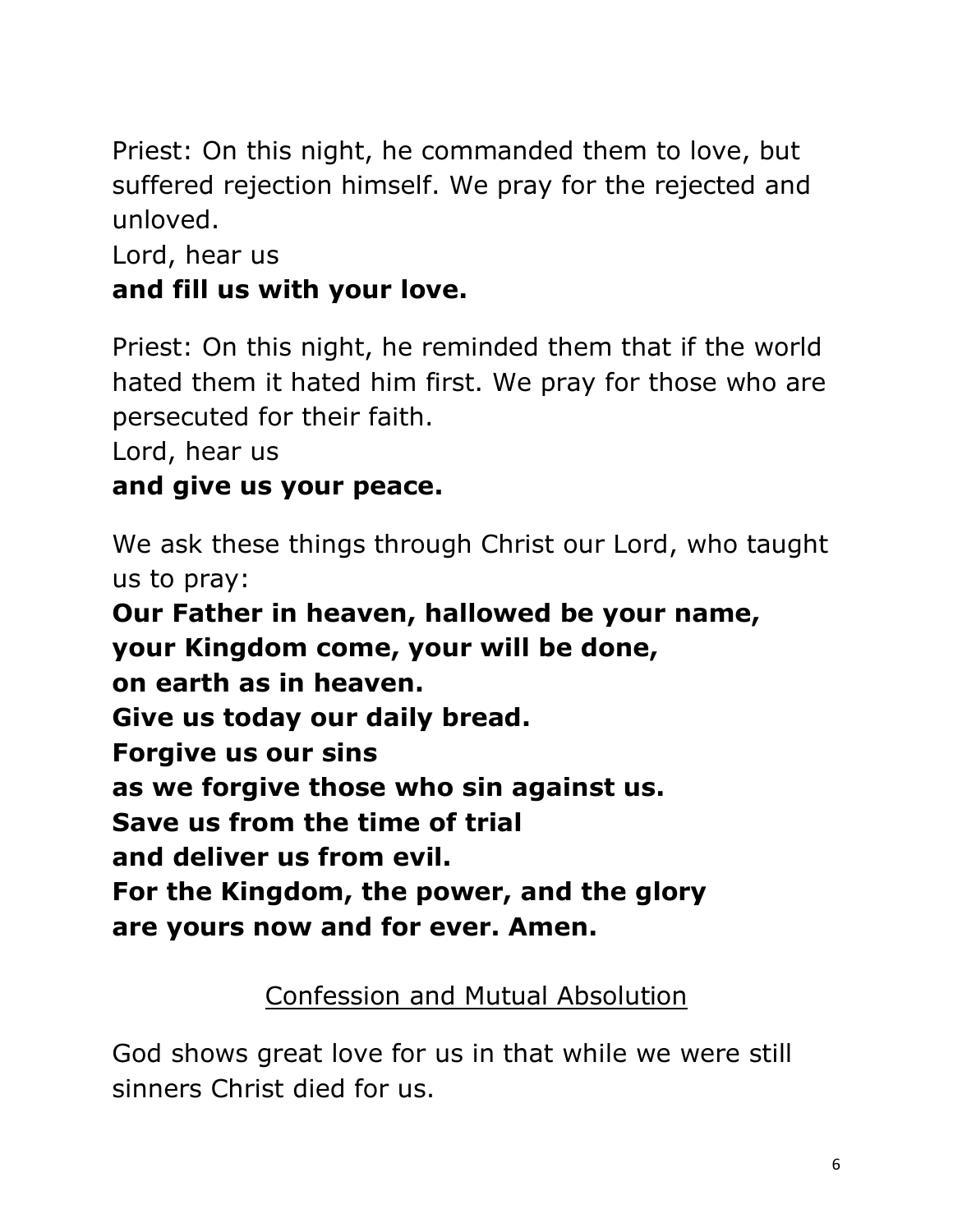Let us then confess our sins in penitence and faith.

O God, you have searched us out and known us, and all that we are is open to you. We confess that we have sinned: we have used our power to dominate and our weakness to manipulate; we have evaded responsibility and failed to confront evil; we have denied dignity to ourselves and to each other, and fallen into despair. **We turn to you, O God; we renounce evil; we claim your love; we choose to be made whole.**

*Please turn to the person beside you and make a sign of the cross over their forehead and say,* **'Your sins are forgiven, be at peace.'**

#### *Please stand*

Lord Jesus Christ, you said to your apostles, I leave you peace, my peace I give you. Look not on our sins but on the faith of your Church, and grant it the peace and unity of your kingdom, where you live and reign for ever and ever.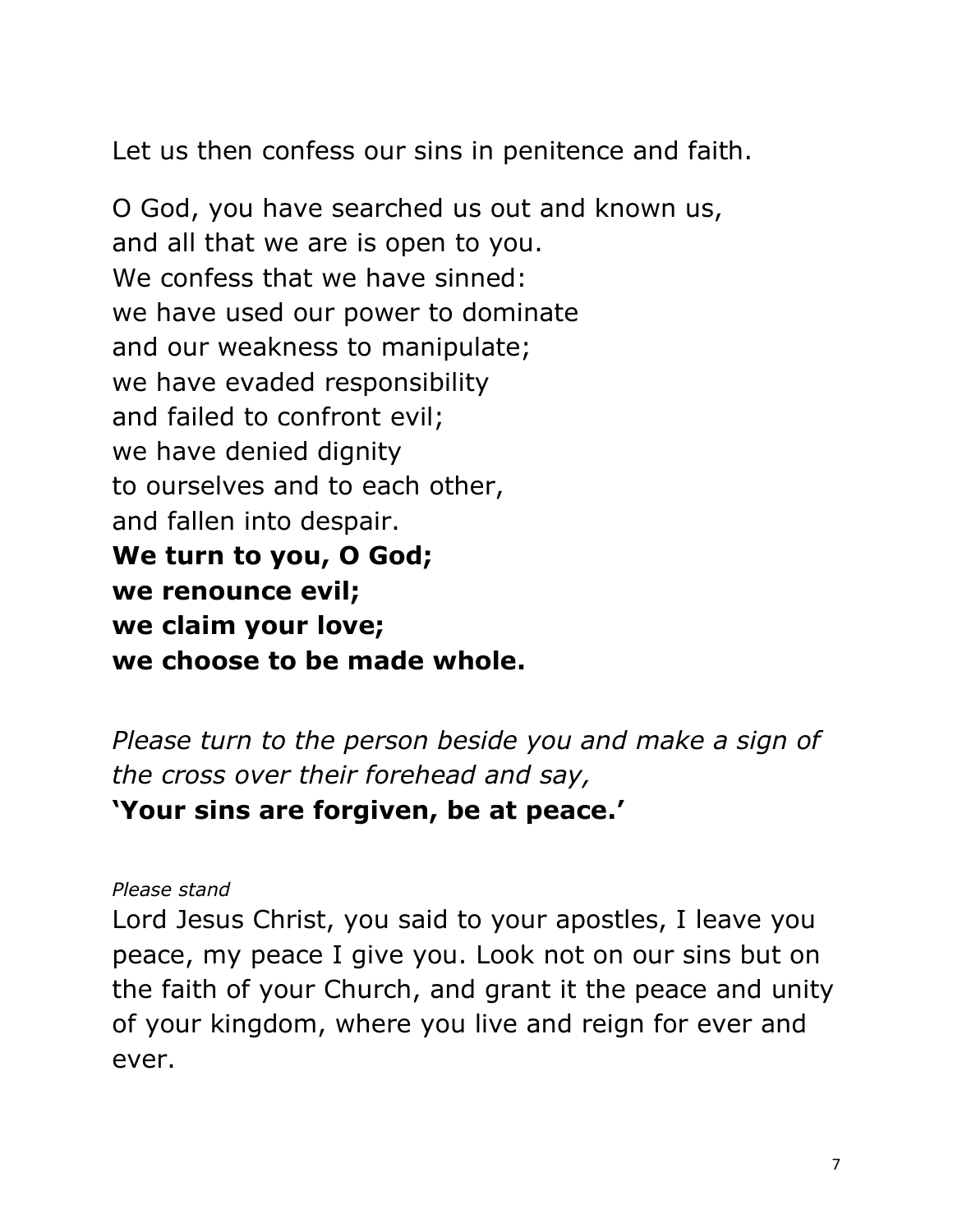#### The peace of the Lord be always with you. **and also with you.**

*Please exchange the peace. After this the service resumes in the Church with the Eucharist and stripping of the Altar.*

*The congregations gathers in the front pews.*

A reading from the first letter to the Corinthians, Chapter 11.

For I received from the Lord what I also handed on to you, that the Lord Jesus on the night when he was betrayed took a loaf of bread, and when he had given thanks, he broke it and said, 'This is my body that is for you. Do this in remembrance of me.' In the same way he took the cup also, after supper, saying, 'This cup is the new covenant in my blood. Do this, as often as you drink it, in remembrance of me.' For as often as you eat this bread and drink the cup, you proclaim the Lord's death until he comes.

Whoever, therefore, eats the bread or drinks the cup of the Lord in an unworthy manner will be answerable for the body and blood of the Lord. Examine yourselves, and only then eat of the bread and drink of the cup. For all who eat and drink without discerning the body, eat and drink judgement against themselves.

For the word of the Lord. **Thanks be to God.**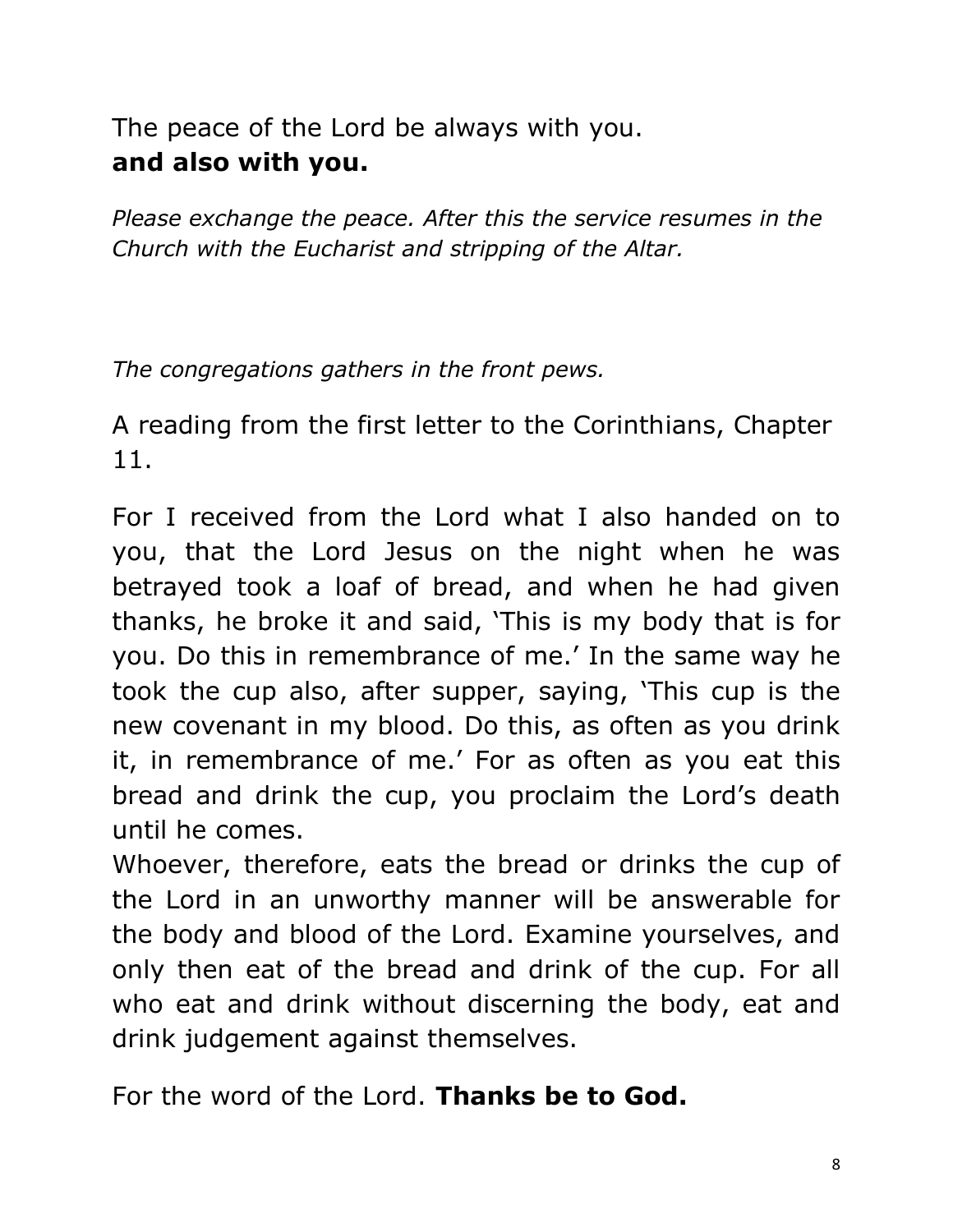Let us pray **We do not presume to come to your table, merciful Lord, trusting in our own righteousness, but in your manifold and great mercies. We are not worthy to gather up the crumbs under your table. But you are the same Lord whose nature is always to have mercy. Grant us, therefore, gracious Lord, so to eat the flesh of your dear Son Jesus Christ, and to drink his blood,**

**that we may evermore dwell in him and he in us. Amen.**

Hymn: TIS 536 An Upper Room.

*The wardens present the bread and wine brought from the meal table to the server.*

At the Eucharist we are with our crucified and risen Lord. We know that it was not only our ancestors, but we who are redeemed and brought forth from bondage to freedom; from mourning to feasting.

We know that as he was with them in the upper room so our Lord is with us now. **Until the Kingdom of God comes, let us celebrate the feast.**

Blessed are you, Lord, God of the Universe, you bring forth bread from the earth.

**Blessed be God for ever.**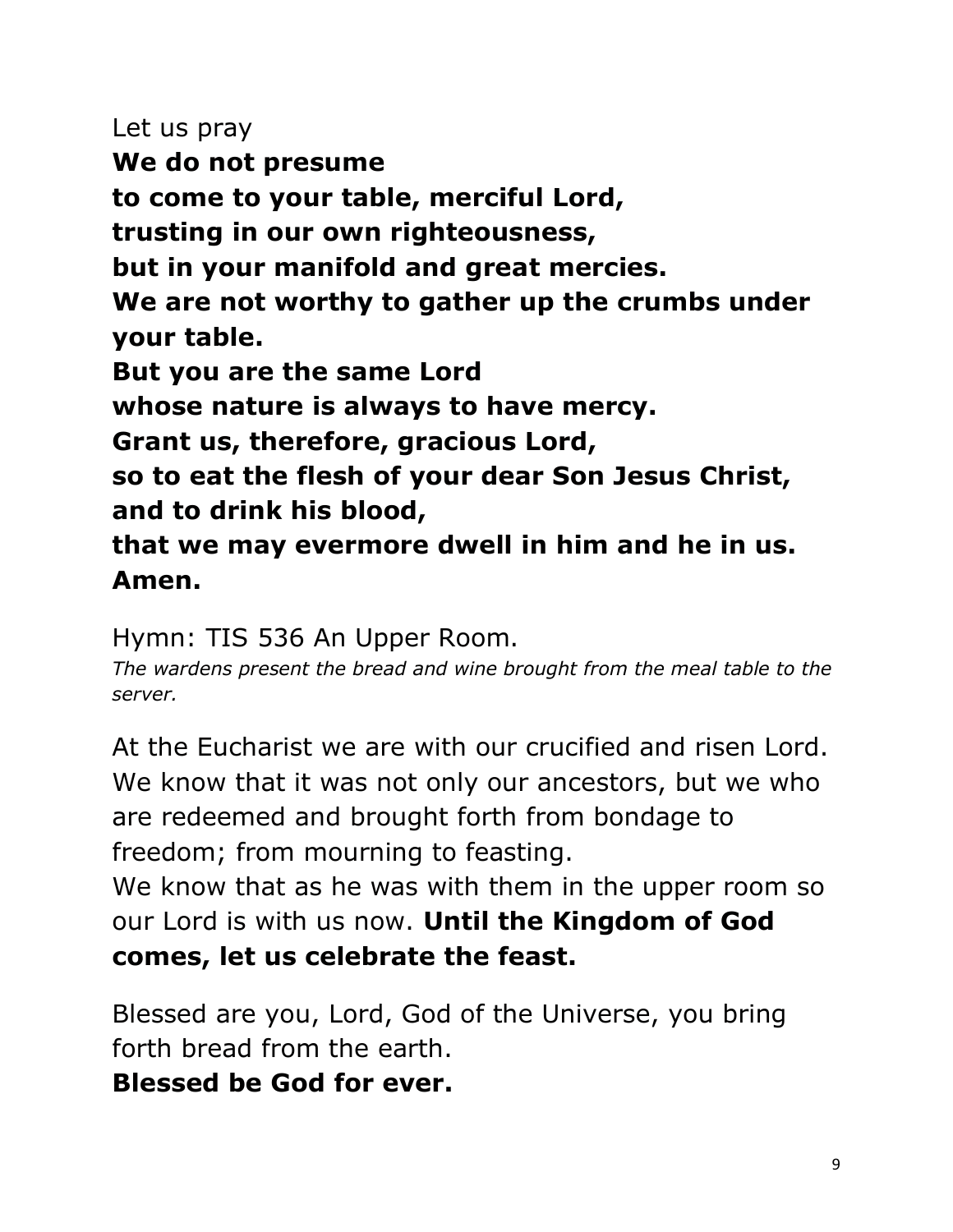Blessed are you, Lord, God of the Universe, you create the fruit of the vine.

#### **Blessed be God for ever.**

*Please stand.*

The Lord be with you.

## **And also with you.**

Lift up your hearts.

## **We lift them to the Lord.**

Let us give thanks to the Lord our God.

## **It is right to give our thanks and praise.**

All glory and honour be yours always and everywhere, mighty Creator, ever living God. We give you thanks and praise for your Son, our Saviour Jesus Christ, who became obedient unto death, even death on a cross. He offered the one true sacrifice for sin, and obtained an eternal deliverance for his people. When his hour had come, in his great love he gave this supper to his disciples, that we might proclaim his death, and feast with him in his kingdom. Therefore with angels and archangels, and with all the company of heaven, we proclaim your great and glorious name, for ever praising you and saying:

## **Holy, holy, holy Lord, God of power and might,**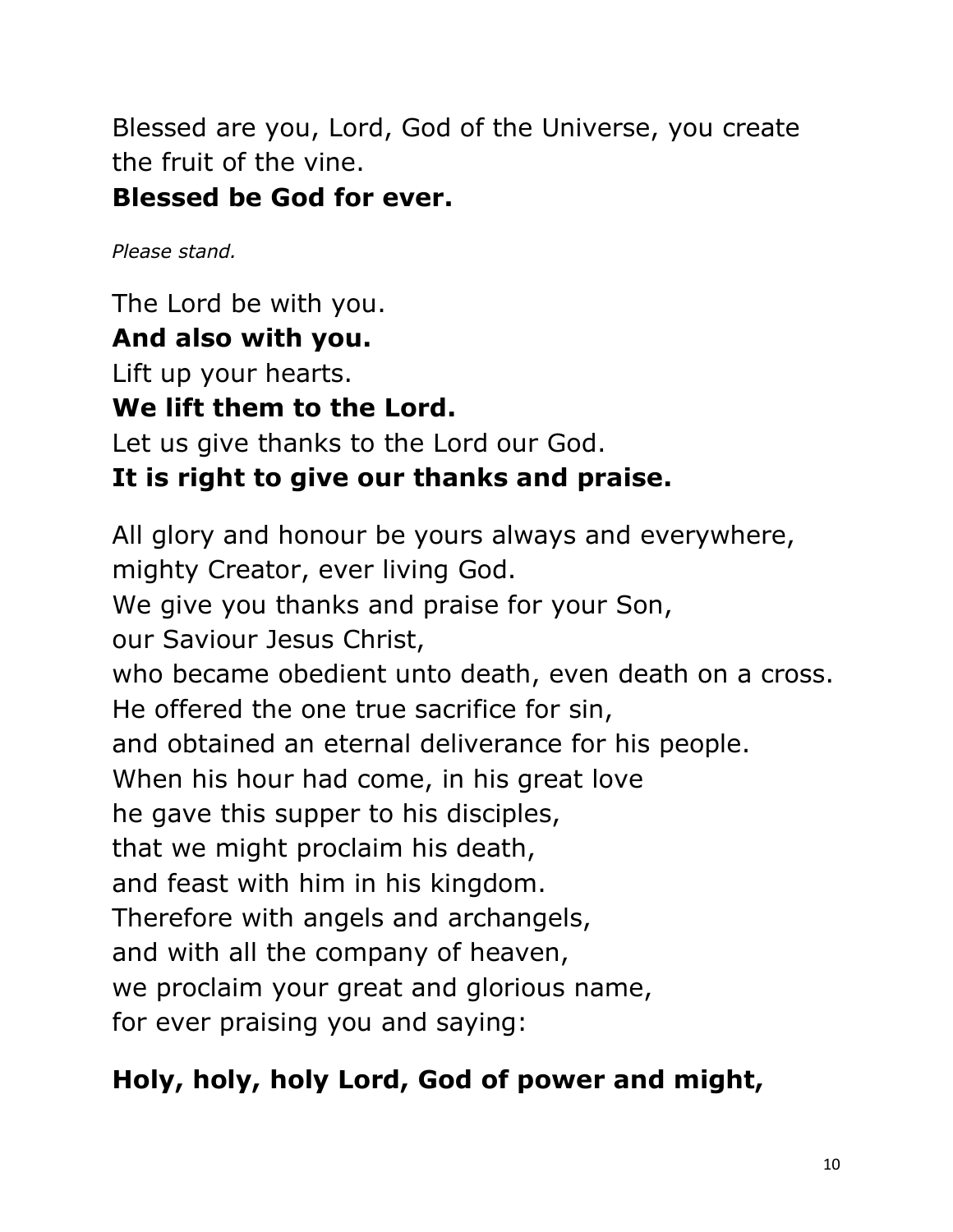#### **heaven and earth are full of your glory. Hosanna in the highest. Blessed is he who comes in the name of the Lord. Hosanna in the highest.**

Merciful God, we thank you for these gifts of your creation, this bread and wine, and we pray that by your Word and Holy Spirit, we who eat and drink them may be partakers of Christ's body and blood.

On the night he was betrayed Jesus took bread; and when he had given you thanks he broke it, and gave it to his disciples, saying, 'Take, eat. This is my body given for you. Do this in remembrance of me.'

After supper, he took the cup, and again giving you thanks he gave it to his disciples saying, 'Drink from this, all of you. This is my blood of the new covenant shed for you and for many for the forgiveness of sins. Do this, as often as you drink it, in remembrance of me.'

**Christ has died. Christ is risen. Christ will come again.**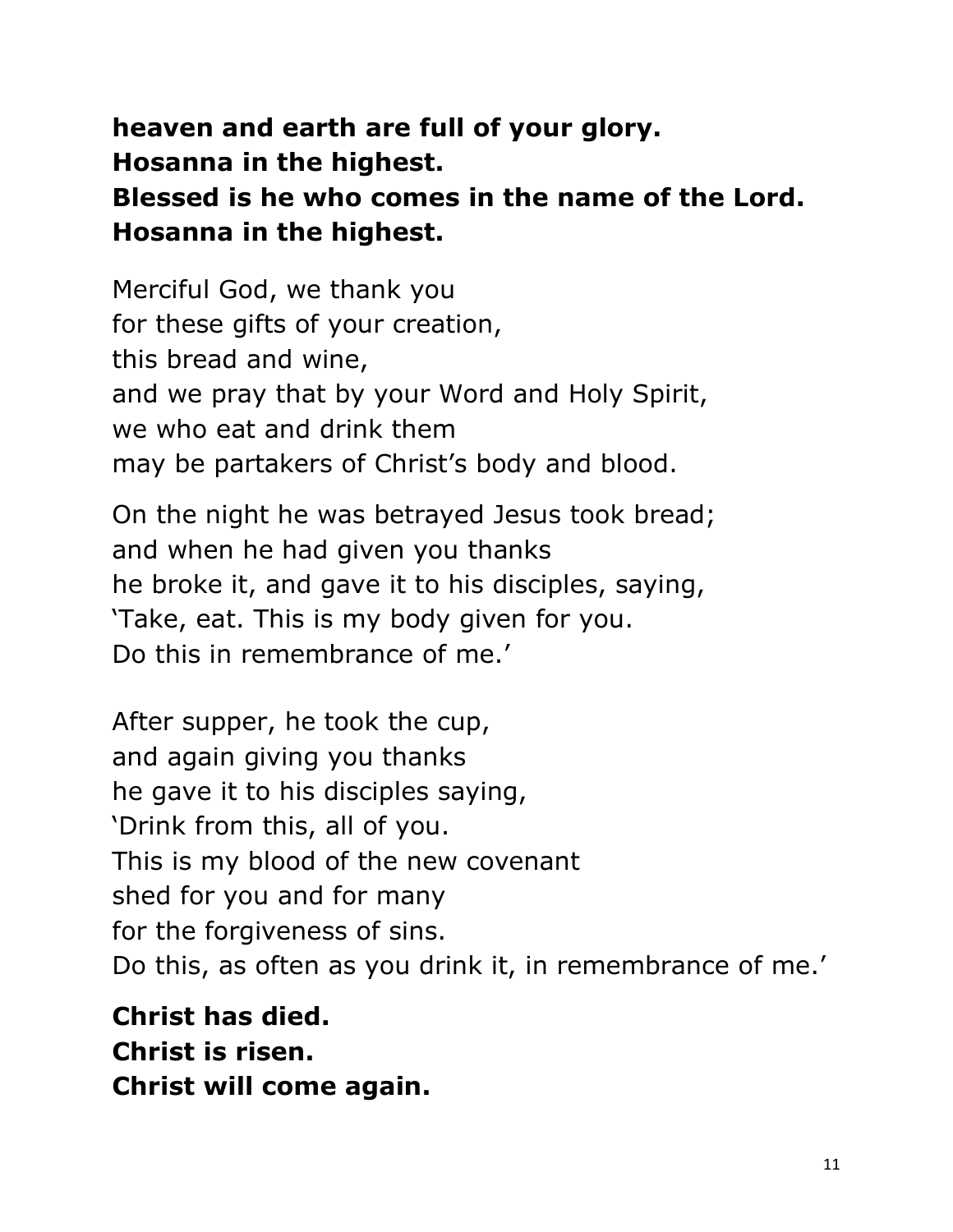Therefore we do as our Saviour has commanded: proclaiming his offering of himself made once for all upon the cross, his mighty resurrection and glorious ascension, and looking for his coming again, we celebrate with this bread and this cup, his one perfect and sufficient sacrifice for the sins of the whole world. Renew us by your Holy Spirit, unite us in the body of your Son, and bring us with all your people into the joy of your eternal kingdom; through Jesus Christ our Lord, with whom, and in whom, in the fellowship of the Holy Spirit, we worship you, Father, in songs of never-ending praise: **Blessing and honour and glory and power are yours for ever and ever. Amen.**

We break this bread to share in the body of Christ. We who are many are one body, **for we all share in the one bread.**

### **Jesus, Lamb of God, have mercy on us. Jesus, bearer of our sins, have mercy on us. Jesus, redeemer of the world, grant us your peace.**

The gifts of God for the people of God. Come let us take this holy sacrament of the body and blood of Christ in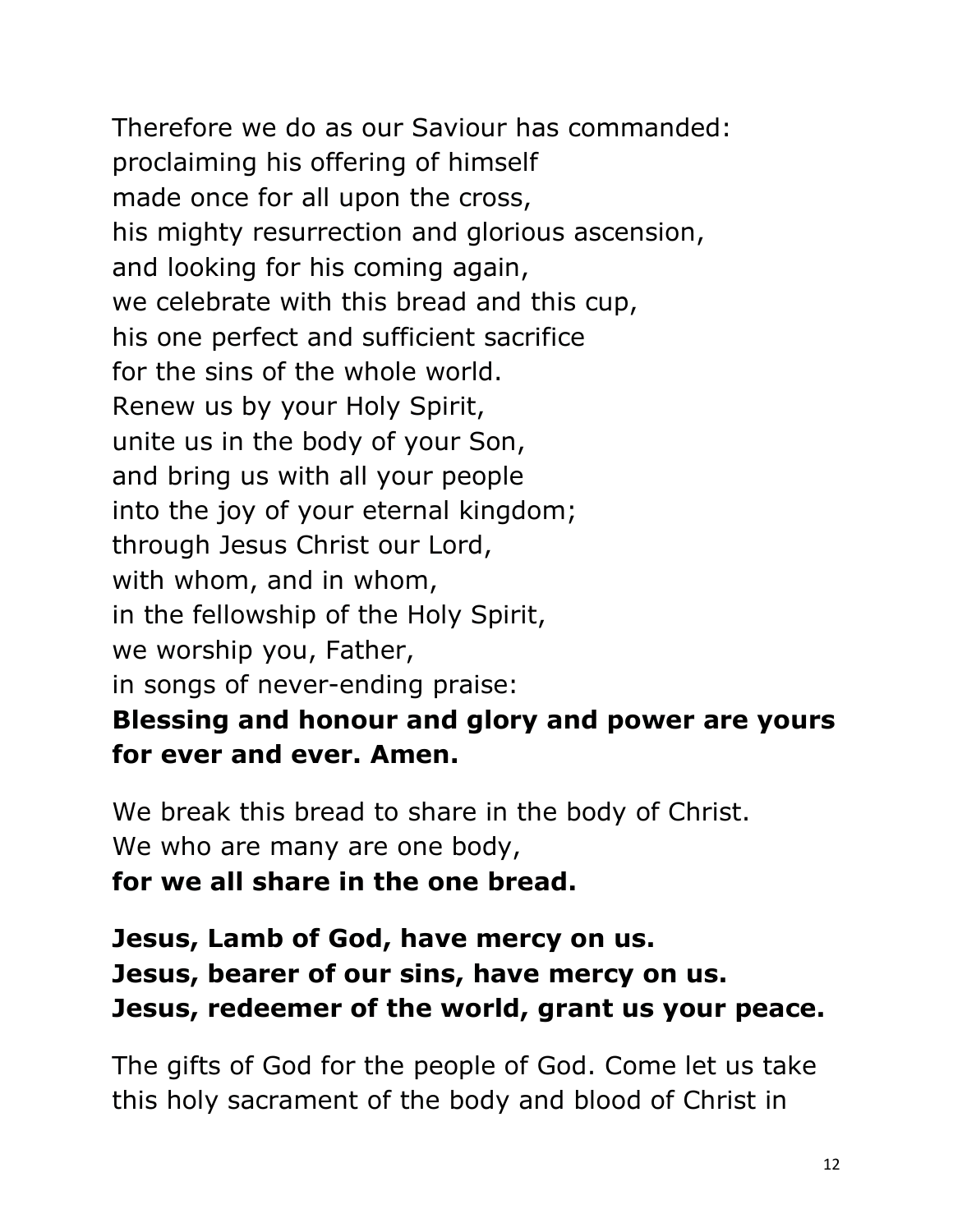remembrance that he died for us, and feed on him in our hearts by faith with thanksgiving.

Communion

Holy God, source of all love, on this night of betrayal Jesus commanded his disciples to love one another as he loved them. We thank you for feeding us in this supper. Give us the will to serve others as he was servant of all.

Most loving God,

## **you send us into the world you love. Give us grace to go thankfully and with courage in the power of your Spirit.**

*The stripping of the Altar and sanctuary. The congregation is invited to come into the sanctuary and remove all removable items in silence.*

When the disciples had sung a hymn they went out to the Mount of Olives. Jesus prayed to the Father, 'If it is possible, take this cup of suffering from me'. He said to his disciples, 'How is it that you were not able to keep watch with me for one hour? The hour has come for the Son of Man to be handed over to the power of sinful men. Come let us go.'

Christ was obedient unto death. Go in his peace.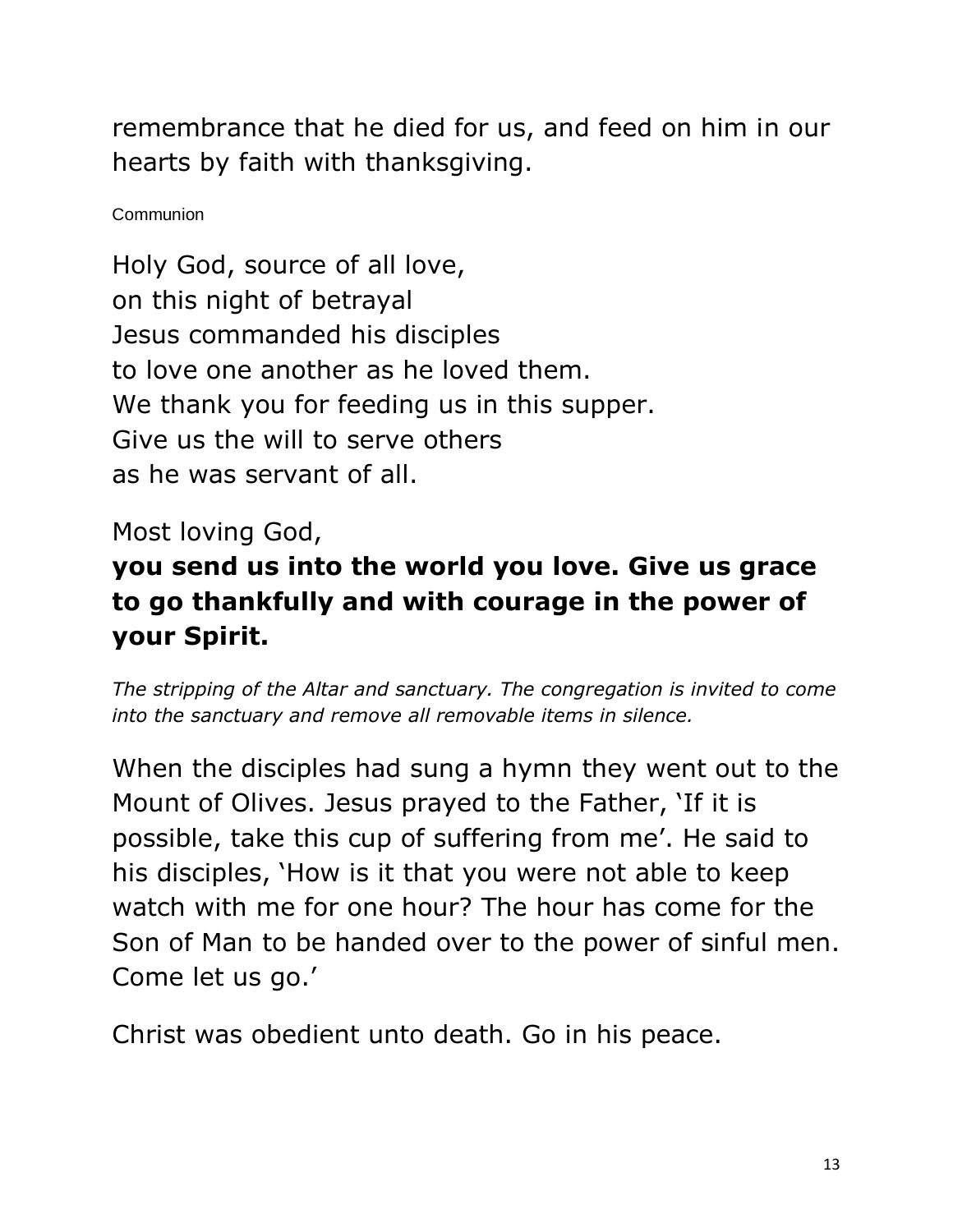*The watch begins. There will be a short period of silent reflection followed by Compline. Please leave in silence if you are unable to stay.*

## **Compline**

The Lord almighty grant us a quiet night and a perfect end. **Amen.**

Lord Jesus, you came to call sinners to repentance,

#### **have mercy on us.**

Lord Jesus, sent to heal those who are burdened in soul,

#### **have mercy on us.**

Lord Jesus, now seated at the Father's right hand to intercede for us,

#### **have mercy on us.**

Our help is in the name of the Lord, **who made heaven and earth. Glory to God; Father, Son and Holy Spirit: as in the beginning, so now, and for ever. Praise the Lord!**

#### *Please sing together.*

**Hail, gladdening Light, of his pure glory poured Who is the immortal Father, heavenly blest, Holiest of Holies, Jesus Christ, our Lord. Now we come to the sun's hour of rest, The lights of evening round us shine, We hymn the Father, Son, and Holy Spirit divine.**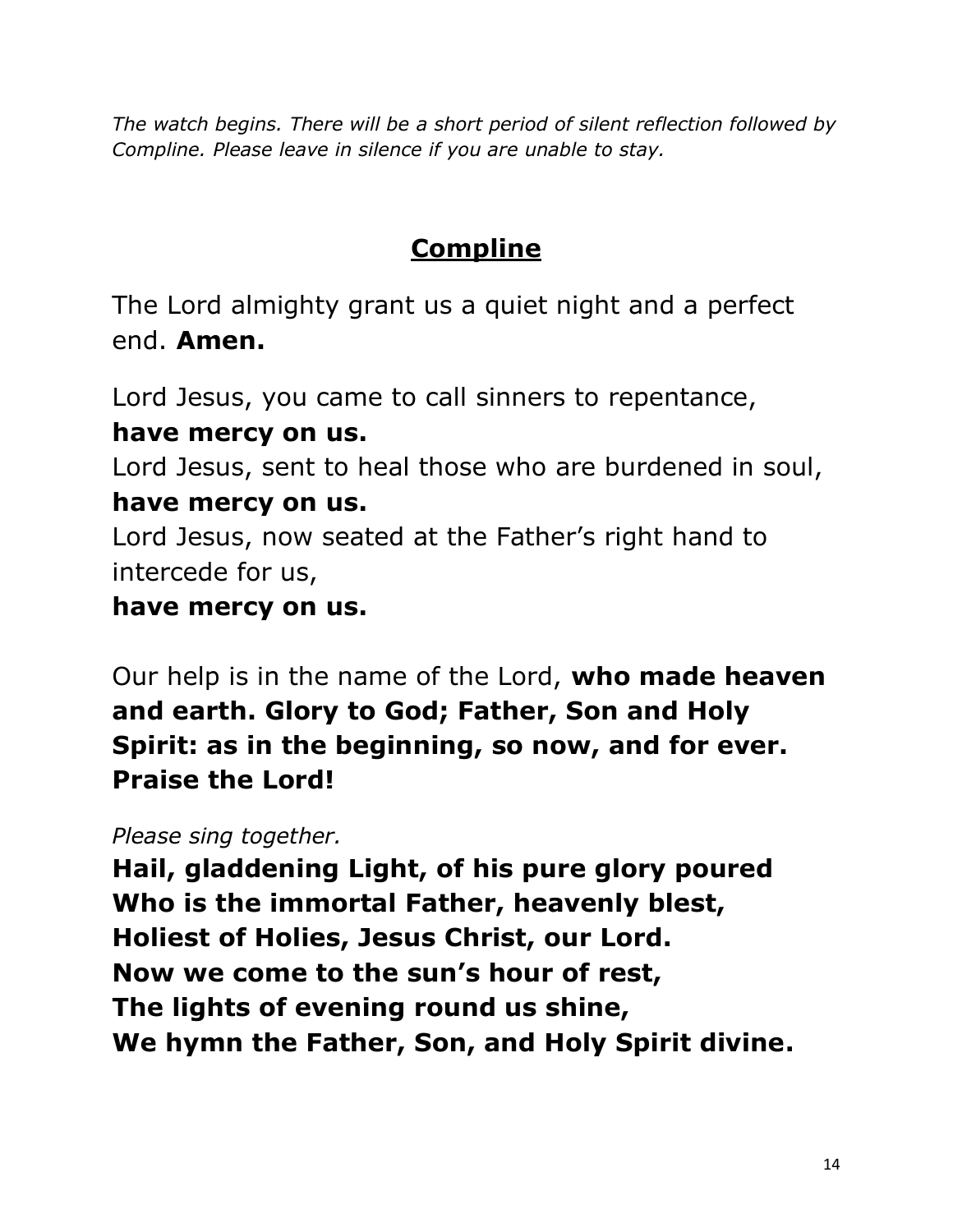**Worthiest are thou at all times to be sun with undefiled tongue, Son of our God, giver of life, alone! Therefore in all the world thy glories, Lord, they own.**

Psalm 4 *Said together.*

Those who dwells in the shelter of the Most High:

**who abides under the shadow of the Almighty, They will say to the Lord 'You are my refuge and my stronghold:**

**my God in whom I trust.'**

**For surely I will deliver you from the snare of the hunter:**

**and from the deadly pestilence.**

**I shall cover you with my feathers, and you will be safe under my wings: my faithfulness will be your shield and defense. You shall not be afraid of any terror by night: or of the arrow that flies by day, Of the pestilence that walks about in darkness : or the plague that destroys at noon. A thousand may fall beside you, and ten thousand at your right hand : but you it shall not come near; Your own eyes shall see: and look on the reward of the wicked.**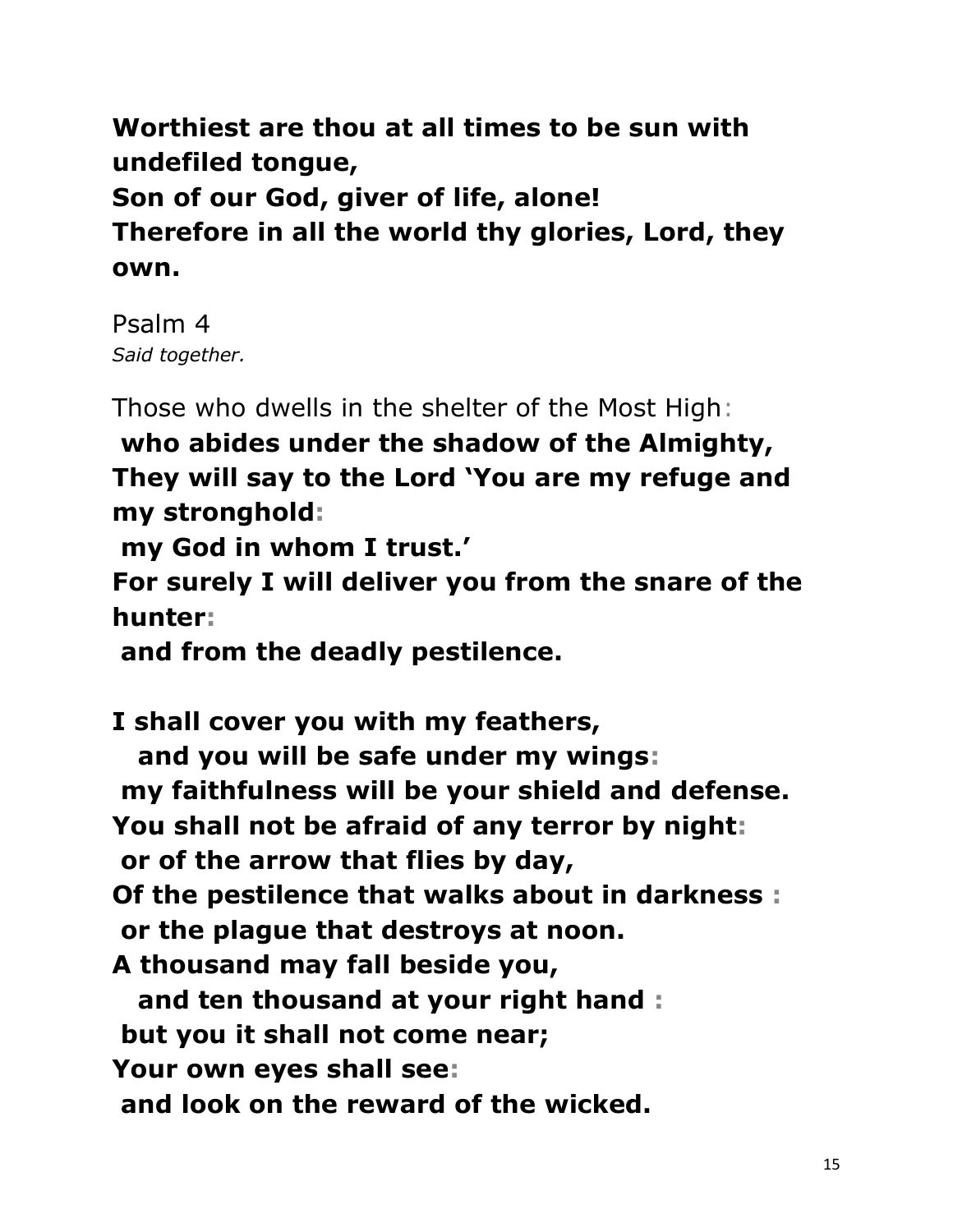**Because you have made the Lord your refuge: and the Most High your stronghold. No evil shall happen to you: nor shall any plague come near your dwelling. For I shall give my angels charge over you: to keep you in all your ways. They will lift you up in their hands: lest you dash your foot against a stone. You will tread on the lion and the adder: you will trample the young lion and the serpent under your feet. Because you are bound to me in love, therefore I will deliver you: I will protect you, because you know my name. You will call upon me, and I will answer you: I will be with you in trouble,**

 **I will rescue you and bring you to honour. With long life I will satisfy you: and show you my salvation.'**

Be angry but do not sin; do not let the sun go down on your anger, and do not make room for the devil. Eph 4:26-27

#### **Thanks be to God.**

Into your hands, Lord, I commend my spirit. **Into your hands, Lord, I commend my spirit.** You have redeemed us, Lord, God of truth. **I commend my spirit.**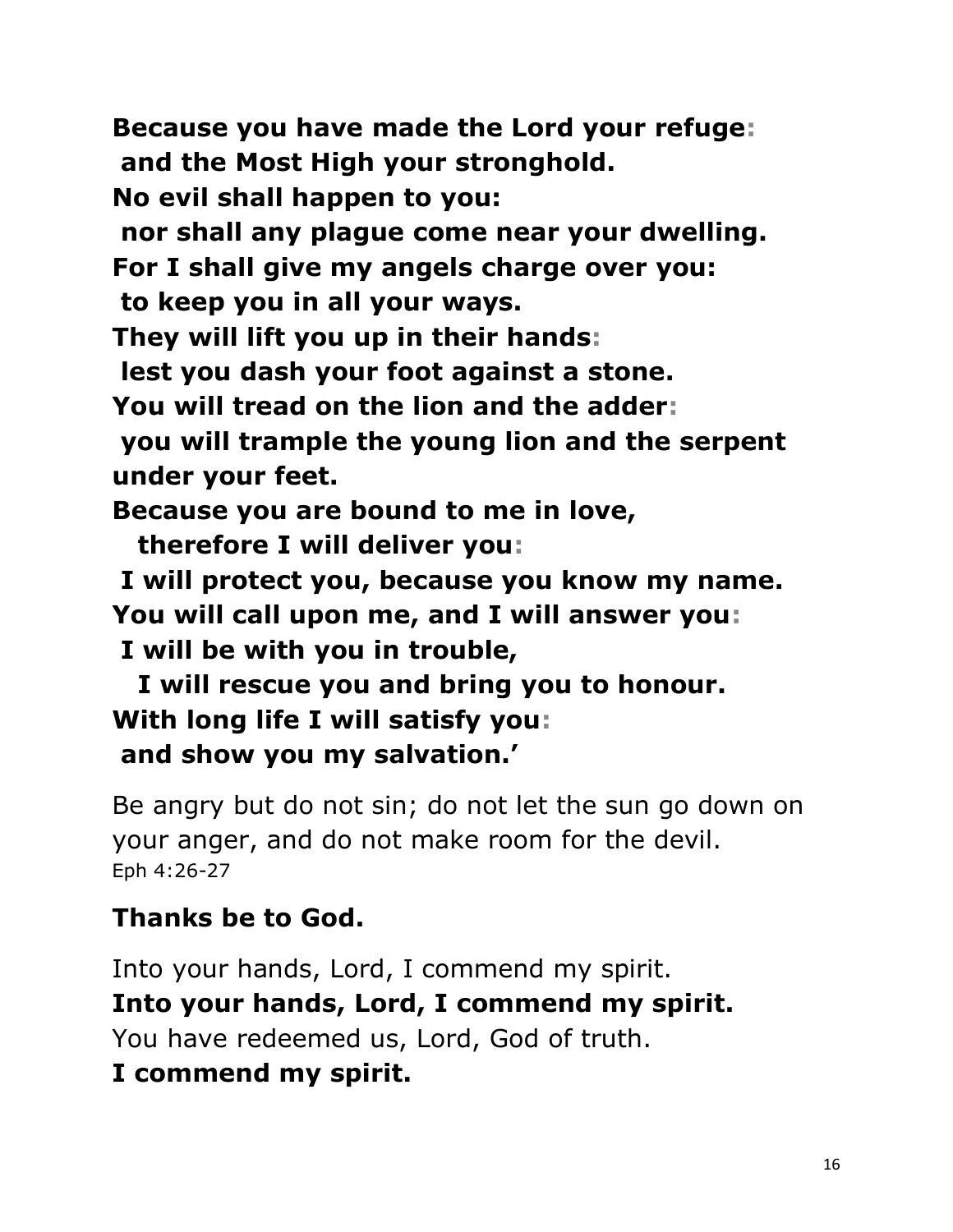## Glory to God; Father, Son, and Holy Spirit. **Into your hands, Lord, I commend my spirit.**

Save us, Lord, while we are awake;

protect us while we are asleep;

## **that we may keep watch with Christ and rest with him in peace.**

Now, Lord, you let your servant go in peace: your word has been fulfilled. My own eyes have seen the salvation: which you have prepared in the sight of every people: A light to reveal you to the nations: and the glory of your people Israel. **Save us, Lord, while we are awake; protect us while we are asleep; that we may keep watch with Christ and rest with him in peace.** Lord have mercy. **Christ have mercy.** Lord have mercy.

**Our Father in heaven, hallowed be your name, your kingdom come, your will be done, on earth as in heaven. Give us today our daily bread. Forgive us our sins as we forgive those who sin against us.**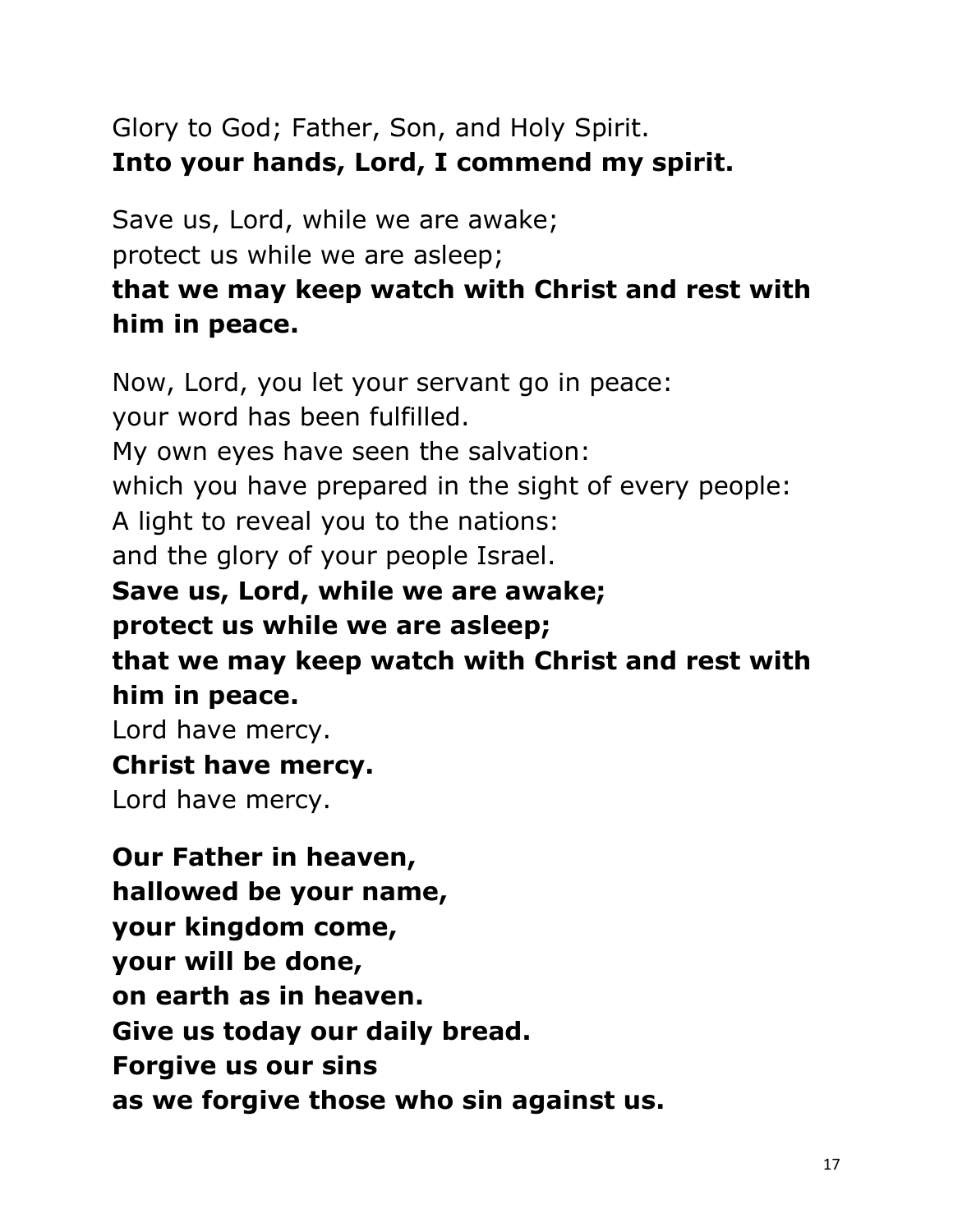#### **Save us from the time of trial and deliver us from evil. For the kingdom, the power, and the glory are yours now and for ever. Amen.**

Lord Jesus Christ, Son of the living God, who at this evening hour rested in the sepulchre, and sanctified the grave to be a bed of hope to your people: make us so to abound in sor12345, that when our bodies life in the dust we may live with you, through the saving merits of your cross; for you live and reign with the Father and the Holy Spirit, one God, now and for ever. **Amen.**

Come, O Spirit of God,

and make within us your dwelling place and home. May our darkness be dispelled by your light, and our troubles be calmed by your peace; may all evil be redeemed by your love, all pain transformed through the suffering of Christ, and all dying glorified by his risen life. **Amen.**

Let us praise the Father, the Son and the Holy Spirit; **God is worthy to be praised and exalted for ever.** May the almighty and merciful God bless us and keep us. **Amen.**

*Please leave in silence. Remember this service does not end until Easter Sunday!*